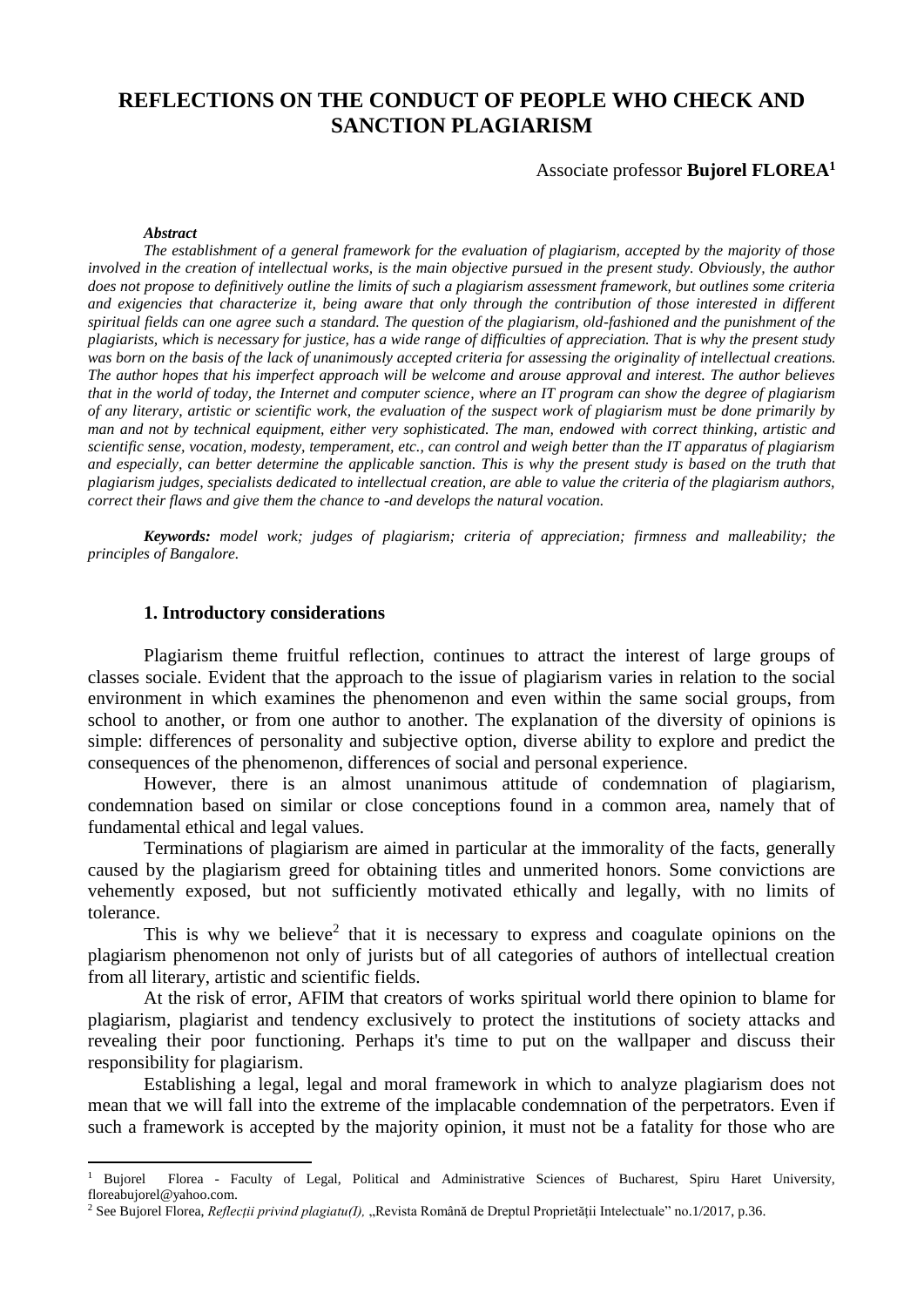**.** 

plagiarizing and for the judges appointed to judge cases of this nature. We have called "judges" the people appointed to analyze suspicious works to be plagiarized and to apply the related sanctions because their status must be very close, if not identical to what is required of judges. In particular, individuals who judge plagiarism, having a generally accepted legal framework at a given time, must also enjoy the freedom to judge things through their own vision, their own conscience. In this sense ruled and Constantin Noica, stressing that ethical standards have not absolute and universally valid. "A law ethics can be good for some and inadequate for others, work in one context and ineffective in another, right now and inappropriate may late, etc., "said the great Romanian philosopher<sup>3</sup>. The same will be the frame of analysis of plagiarism that we propose in succession. The final goal is that the sanction applied by judges contributes to the removal of plagiarism, undoubtedly lacking in ethics.

### **2. The conduct of people who check and sanction plagiarism**

Trying to discern the fullest extent the general criteria and requirements that must be weighed plagiarism issues, we found a surprising fact simplicity meaning that it poartă.Este capacity of each author, be he a plagiarist point, to correct himself and to impart the correctness and authenticity of his acts of creation.

In other words, any whistleblower, if he is wrong, can totally change his attitude and enlist among known authors only by highlighting their own qualities. The Creator, viewed as a human person, is a potential infinitude. We do not consider the meaning of praising without a measure the creative capacities of someone, but we think of the fact that every person is the depository of the making and transformation springs, correcting his existence, towards another self-esteem, in the context of granting respect by others.

To avoid plagiarism, we need patterns, not to be copied, but to be taken as landmarks, as examples in setting and highlighting the creative mode and the goals of creation. The examples belong to each category of creators, from any field of creation: literary, artistic or scientific. Models can exert a positive influence on the later authors' creative work, can trigger consistent creative energies, in the sense of engaging subsequent authors in the orbit of producing authentic works. The examples are identified with the creative personalities of each spiritual domain.

In fact, when we talk about creative patterns, we have in mind both their authors and their spiritual works. The works of these authors are addressed to both creative professionals and to the general public. They encourage the creation of works that illustrate the personal merits of the authors, and not the plagiarism of others' works. Plagiarized works are fundamentally different from model creations, precisely because they do not reflect the value of their author, but the creative efforts and talents of others, unrecognizable, unworthy.

Therefore, in the context, model works are not necessarily represented by out-of-common creations, but by all those who qualify not to be finger-plagued. In other words, models do not mean authors whose creations reveal something new, although it is clear that such authors find their place among models. But mainly by model, we understand that work that does not necessarily concern itself with the subject it presents, but with the way it is expressed, that is, in an original form of expression. The authenticity of an intellectual work derives not so much from the novelty of the themes, of the exposed subjects, which are generally known, but from the way they are presented. The audience is rather interested in what the author says, but what the author says.

Genuine spiritual works are meant to convey to the audience a clear message, namely the urge to look at things from an optimistic perspective. Interesting is the doctrinal view that we have to distinguish between the message that contains an exhortation and the one that refers to the advice. Advice can often have a neutral character, a dose of interest directed more towards the counselor's image, and less to help the counselor. It is often said that the counsel expresses to be

<sup>3</sup> See L. Pamfil, *Etica retrospectivei la Constantin Noica, între metafizica greacă și formalismul kantian*, in I.Copoeru, N.Szabo (coord), *Dileme morale și autonomie în contextul democratizării și al integrării europene*, Ed. Casa Cărții de Știință, Cluj-Napoca, 2007, p.92.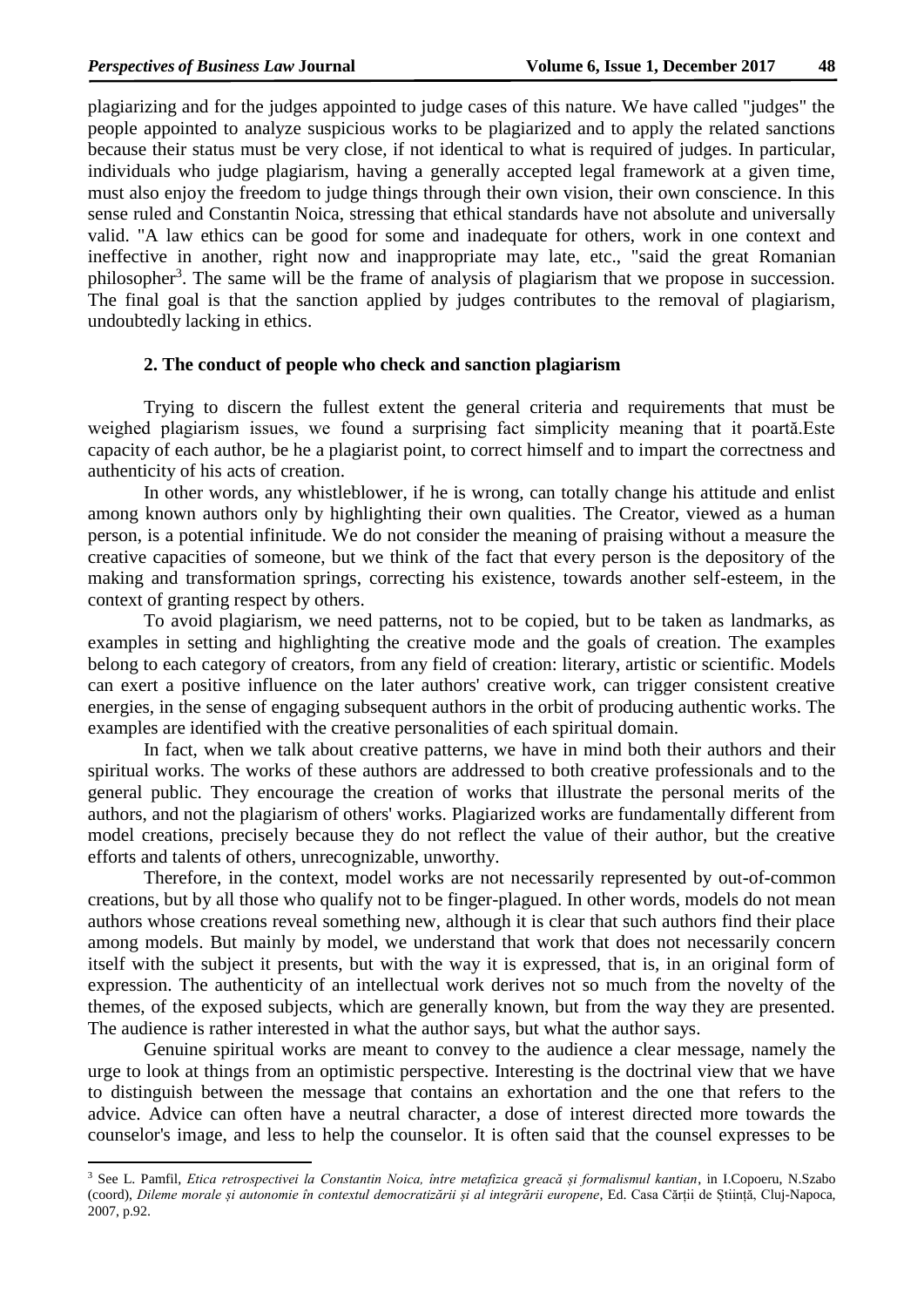given. Unlike this, the exhortation also implies some involvement, meaning that the person who conveys it is not indifferent to the attitude that subsequent authors in the field will embrace.

If the counsel can mean a certain distance between the one who gives it and the one who receives it, the exhortation assumes the proximity between the two to identify common aspects, common bridges, to reveal and promote human symbols and values, valid in all times . Subsequent authors of spiritual creations should not feel harmed by the exhortations of their forerunners. The creative personality of subsequent authors can not be suspected of being bound by accepting others. On the contrary, their creative capacity can be enriched.

Plagiarized intellectual creation works must be examined and appreciated from different perspectives, so that the conclusions are not focused on unilateralism. The analysis of plagiarized spiritual works from several points of view can lead to the revelation of all the faces of the respective creations, without losing the authors' stamina, but on the contrary, it can contribute to its consolidation.

At the same time, the criteria for assessing spiritual works in terms of plagiarism must be clear, rigorous and objective. Under no circumstances should the examiner's own value axis be different, if it differs from the prototype officially established by the authority empowered in the matter.

Examiners can not give up the firm application of analysis grids. Ethical morality is the word of order, but we think it should be accompanied by a certain degree of malleability. In such cases, malevolence does not mean weakness, but rather the sign of thought flexible, thoughtful nature to save abnormal situations and to put things right. Developing things is to establish the framework within which to analyze and eventually sanction the plagiarism, but also in which the sovereign dignity, based on personal merits, of the plagiarists can be manifested in the future.

At the same time, if by their behavior the proven plagiarists will continue on the same line without complying with the legal and moral norms related to plagiarism, the sanctions must be very severe. Because persevering in adopting an attitude of understanding towards those who do not deserve, it is not a sign of goodwill, but an incontestable error.

In the end, solving the plagiarism problem is not a complicated philosophy. The solution is simple, as in other such cases of disregarding moral and legal norms: the laws of nature must be followed. Solving the problem of plagiarists usually leads to the termination of illicit conduct, but not the shedding of the impulse and their desire to lean on the creative act, placed on personal intellectual efforts. If this is the case, namely whether the primary plagiarists are stopped and discouraged permanently in the pursuit of spiritual creation, the plagiarism judgment and punishment do not attain their purpose. The aim is to bring the plagiarist on the right path. Otherwise, we do nothing but we strike the whip to drive the Pharisees out of the temple of spiritual creation. The purpose of the plagiarism case is to persuade the plagiarist to participate in the act of creation by his own vocation and to become an interlocutor of creative virtues.

In turn, the specialists appointed to share justice, the judges of the plagiarism act, should have an independent stance, not be influenced by excessive public opinion, various interventions and demands, personal conformisms and interests, and many such things found to the antipod of objective justice.

In the process of determining by judges the measures to punish the offenders, the emphasis should be placed on the ability of the latter to correct themselves. The balance is inclined towards what is called the granting of the first chance to the plagiar. To the extent that he does not correct his attitude in the future, then we have to deal with deviant behavior, with the self-definition of that person as a character that aims to achieve goals by means not at all commendable, illicit, and as such must be removed from the environment of the authors of intellectual creation. Such an author will not be able to understand that a success built on the merits of others can not be tolerated. In this situation, the margin of attenuating circumstances that I recommended to the plagiar judges in the trial of the first plagiarism must be replaced by that of the aggravating circumstances, given the plagiarity of the plagiar in repeating the illicit deed.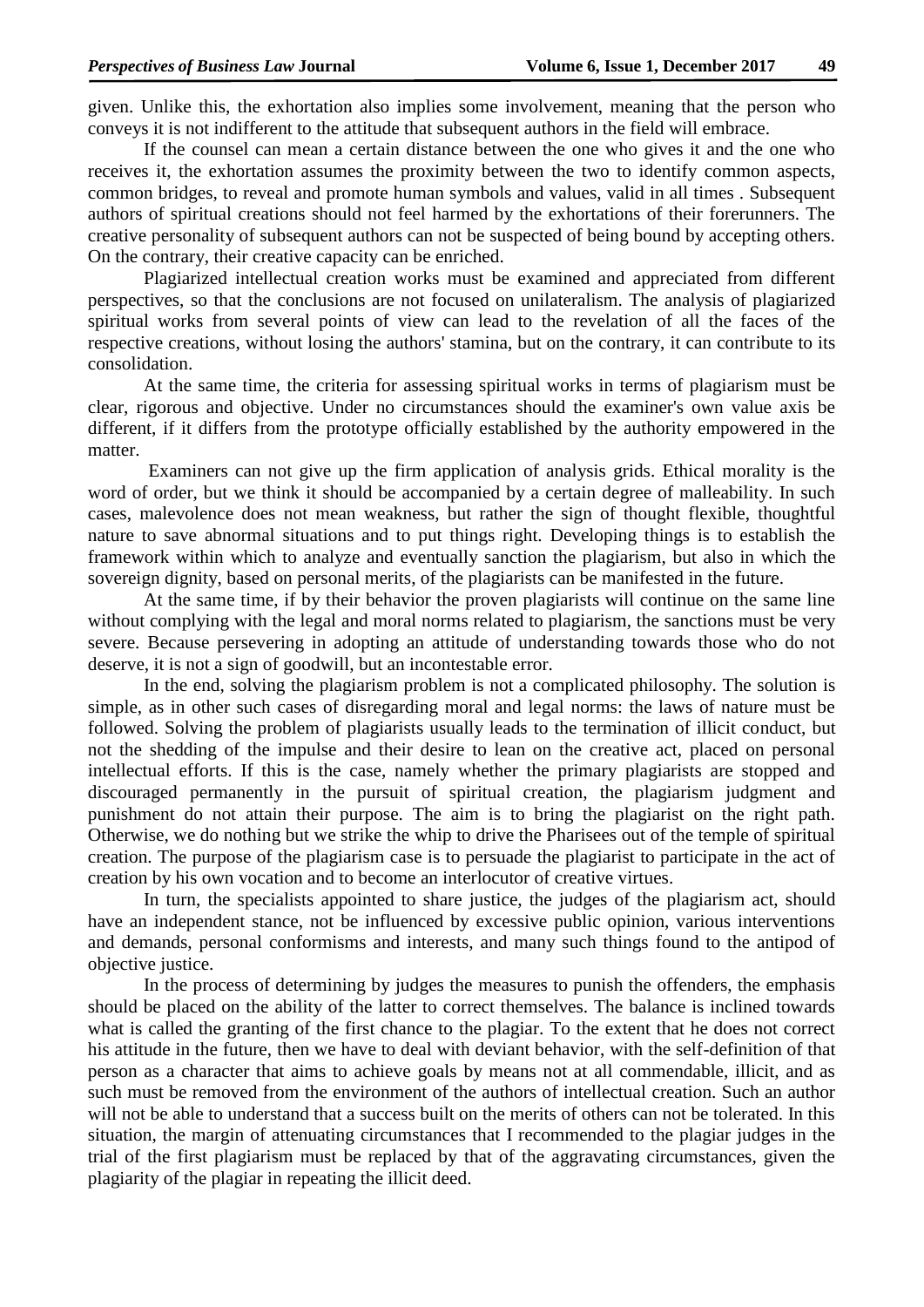There is also the question of how the decision to find and sanction plagiarism should be shown and on what grounds it is based. We start from the notion that no one is perfect. As such, the decisions by which the plagues are punished can not be perfect. Still, we tend to take action alongside a motivation to express balance and wisdom. Wisdom is more important than anything because it gives respect, moral value and education.

In turn, the proven and punished plagiarist can not become perfect. But every man, the more an author of spiritual works, has the intention to aspire to his perfection, we could say incessantly. This behavior must be imprinted with the judgment by which the act of plagiarism has been sanctioned.

The plagiarist may have the feeling, perhaps even the certainty, that the persons who analyze his allegedly plagiarist work treat him as an author who is guilty of the presumption of innocence. Moreover, the plagiarist can see in the examiners integrity, for whom his future matters, not being treated as any. This consciousness can save the plagiar more than the sanction itself, place it on the ground of a fierce struggle with its own limits, to overcome itself.

It is not easy to achieve this. The plagiarist may have, or believe that he has the awareness of his own value, and from this perspective, the plagiarism verdict can irreparably affect him.

The plagiarism sentence must say things by name. In addition to respecting the plagiarist and trusting his own value. Above all, if the given sentence would not disarm the plagiar, in the sense that he would continue to create spiritual works but of here with his own intellectual efforts, effervescent, means that the plagiarist is recovered from the intellectual domain in which he is found.

We dare to believe that nothing removes the plagiar more than certain intellectual creation concerns than the impression that the judgment of his plagiaristic deeds has been done in order to put him in an inferiority hypostasis through a dismal destructive contempt.

Perhaps the plagiarism sentence should put the plagiarist in a paradoxical hypostasis. On the one hand, to make him realize that the unpleasant situation he is in, the suffering he has and the suffering he suffers are caused by the person himself. But at the same time, to become aware of it that he is endowed with the intellectual qualities that will help him to analyze what is happening with him, to discover the origin and the cause of his suffering, and that he is in his power to transfigure it to the contrary. In this way, the sentence of condemnation would be the expected notion, namely to dispel the doubts, to recommend stunning, and to mobilize the plagiar to overcoming self and returning to normality.

On the other hand, those who judge plagiarism must have an aura of corfiots, indisputable human and professional values in the creative field reported to have committed plagiarism. The attributes that predict the specialists designated to assess whether and to what extent a spiritual work is a plagiarism are part of a multiple register. Of course, it is not necessarily necessary for the professional and human value of judges to be of such a nature that, they place them in the Empire, but a certain level of professional and human recognition must be enjoyed in society.

Such a sentence of condemnation, consisting of objections and objective considerations made by the Examination Board on the plagiarized work, could be a support for the plagiar in the process of correcting his conduct. Faced with such a judgment, the plagiarist can move to a saving lime in the field of intellectual creation. Exit from the hypostasis not quite enjoyable by the plagiarist can be found by trying to treat his own wounded habit, if one can say so, by wanting to overthrow the sentences of condemnation, in the idea of a sort of revenge, in the sense of creating in the future some authentic spiritual works.

In some situations, even the theme of the work found to be plagiarized by the examiners can be resumed in a new intellectual creation that enters, step by step, in the gallery of authentic works.

In other words, from the plagiarism trial, the plagiarist understands that even if the subject of plagiarism was treated by another author, it can be resumed and re-rendered, provided that what is taken from the authors the previous ones to be credibly assimilated, that is, not to remain in the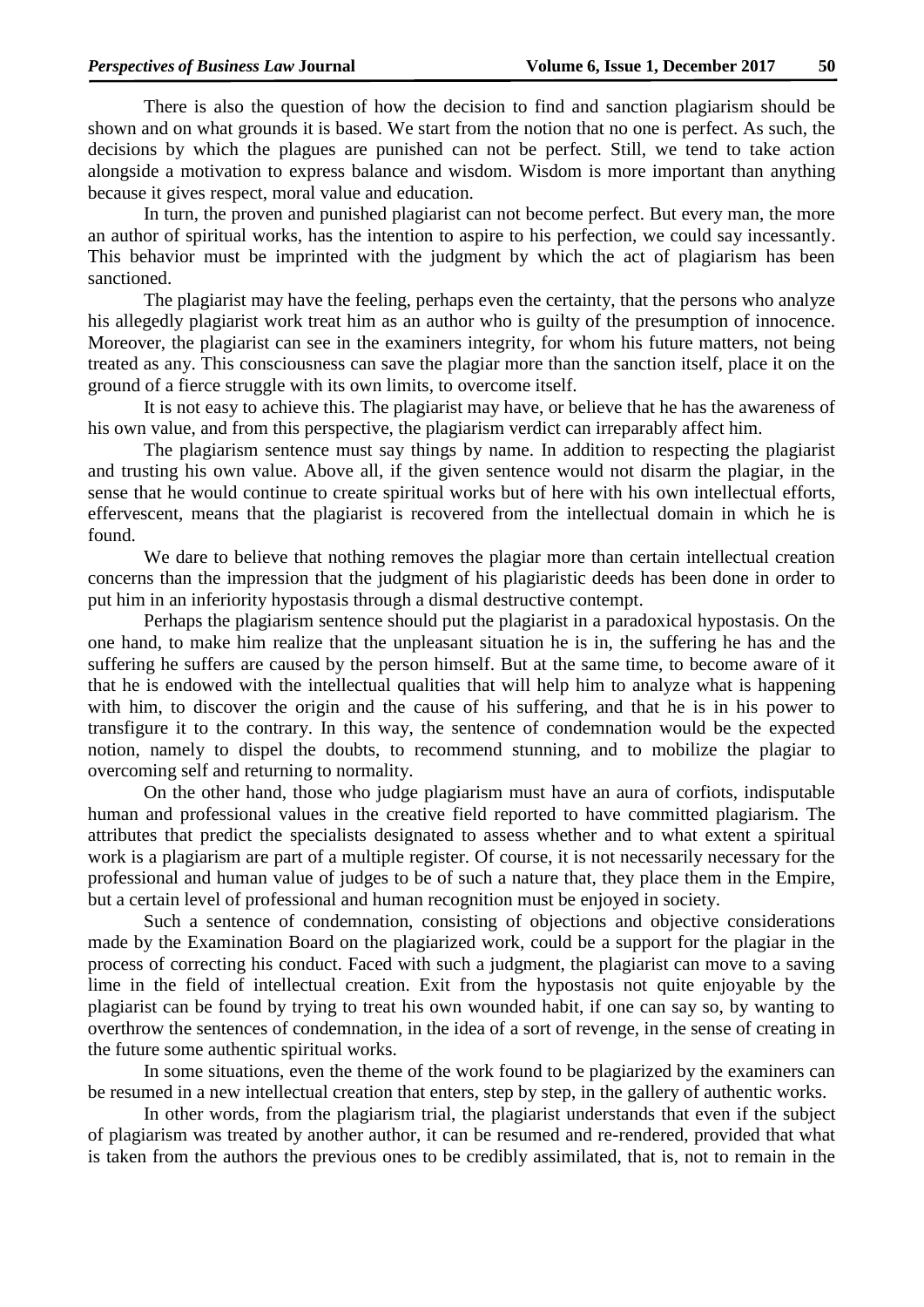form of copying simply. Speaking of Shakespeare, accused of plagiarism, Emerson<sup>4</sup> said the great poet took some bricks, from another beard, from someone else's plaster, when he was building up some spiritual works. But each time the resulting construction had a fantastic cohesiveness that the genius instilled into disparate components, the architect being Shakespeare, an authentic author, no doubt.

Returning to the plagiarism condemnation decision, let us add that only the considerations that fall within the bounds of loyal motivations can give credibility to the device (the sanction applied).

The motivation of the plagiarism sentence to be formulated in a clear and understandable language by the general public. Even though the language of the judgment is, as a rule, populated with legal expressions in Latin, or other admissions difficult to understand by the general public, it is important that motivation is as precise and rational as possible.

Last but not least, the motivation of the plagiarism decision must be in line with its purpose and should give legal reasoning to the solution through the legal institutions and the legal principles underlying the solution.

A judgment whose reasoning cultivates common sense can be an effective panoply to change the career of the plagiar and bring it on the right path. In the panoply of such a sentence, the plagiarist can identify ways of correcting his fate in the spirit of spiritual creation, such as tenacity, perseverance, and the desire to find the authentic creative style. The plagiarism decision may cause the plagiar at the beginning of the spiritual consecration to follow and step into the career step by step, each such stage having its significance and importance. The exaggerated tendencies to skip some stages may cause the risk that they are subsequently overcome. Obviously, by exception, they can also be authors whose works are made and occupy positions on the podium without having passed all the steps necessary for a recognized professional training.

The appearance of plagiarized aspects in the sentence must be clearly and precisely reflected, eliminating any doubt, subtle nuances or suggestive expressions.

Because the judgment given in the plagiarism case to reach its goal, something still needs to be done. The judgment should contain reasonable explanations of the plagiarized aspects, objective presentation of the real state and not be based on dictated reasons in the political sphere, or at the discretion of those who judge the situation. These last-mentioned reasons would only lead to the plagiarism's attitude of plagiarism, the potestative right that the plagiarist attributes, and not to the triumph of virtue in the act of spiritual creation.

Such a sentence may have the potential to outline the idea that the attitude towards plagiarism is converted to its opposite, that is to say, in honesty with the act of creation. It is no less true that honesty is the business card of any authentic author of intellectual creation.

Judgment of the plagiarism process and the sentence given in such a case should not only imply accusatory aspects but also constitute an alarming signal in a sort of reminder that the plagiarism must not be more than ever.

The solution that the examiners of plagiarized works say must also be moral. This essential requirement means, as Aristotle said in his Nicomahic Ethics<sup>5</sup>, that the purpose of any human action is to obtain the good, which Aristotle equated with happiness. In the case of a plagiarism sentence, the good that it is called upon to accomplish concerns both the good person of the plagiar, and especially the good of society<sup>6</sup>.

And another requirement can be highlighted in the plagiarism activity. This is an unquenchable rule formulated by Aristotle<sup>7</sup>. The wise man pointed out that in order to avoid making mistakes, especially in the act of judgment, we must keep the middle way. This is a way of virtue. It

**.** 

<sup>4</sup> Emerson, Ralf Waldo (25.05.1803-27.04.1882), poet, essayist and American writer. On the international level, he became known as the work *Essays* and the Representative Mens (1850), the last of which included biographies of personalities - see *Enciclopedia Universală Britanică Vol.V*., Ed. Litera, , Bucharest, 2010, p.298.

<sup>5</sup> See Aristotel, *Etica nicomatică*, Tr. Brăileanu (trad.), Ed. Antet, Bucharest, 2007,p.16.

<sup>6</sup> In this way, see Cristinel Ghigheci, *Etica profesiilor juridice*, Ed. Hamangiu, Bucharest, 2017, p.42.

<sup>7</sup> See Cristinel Ghigheci, *op.cit*., p. 109.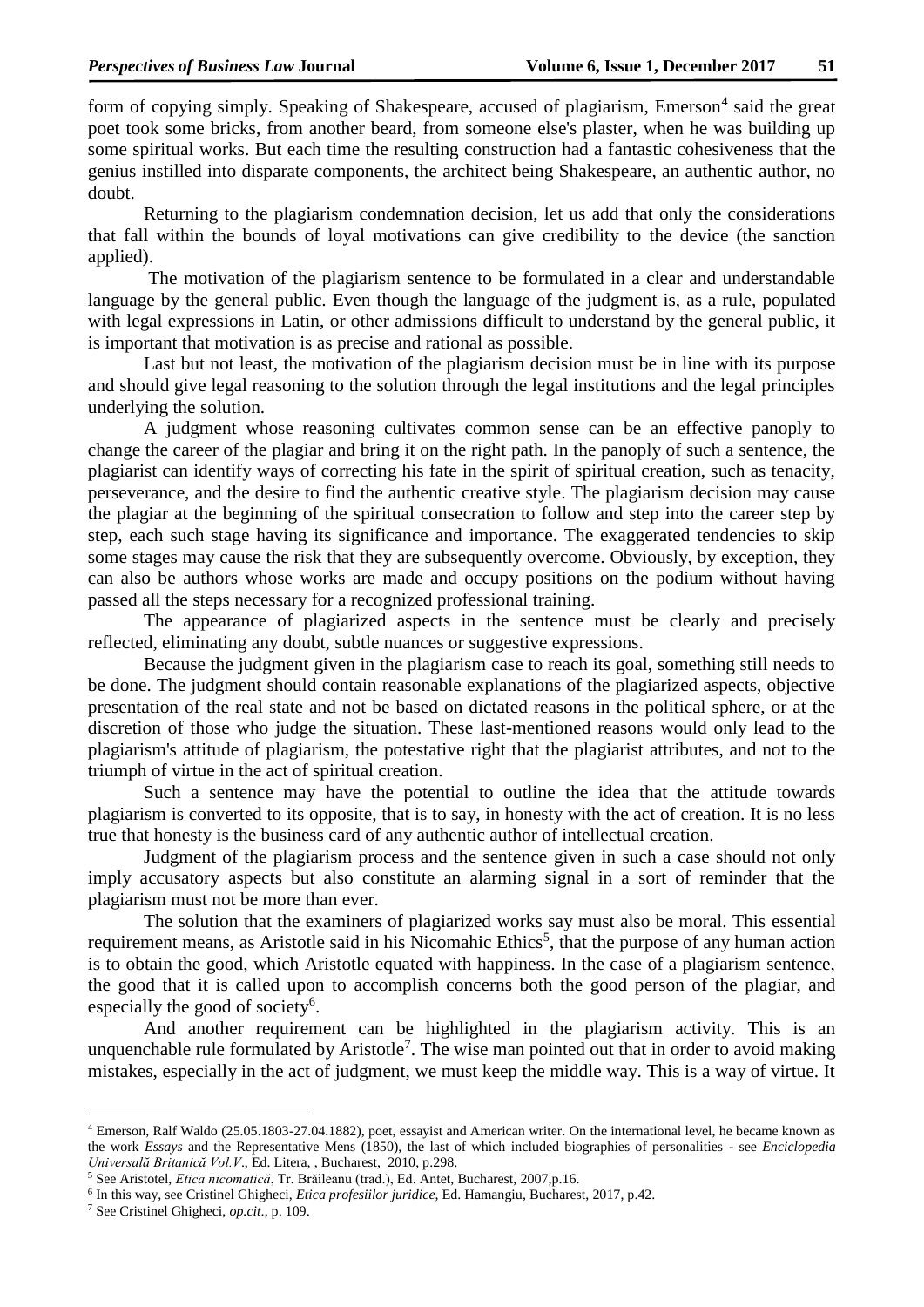seems that Aristotle's excitement finds its full applicability in the matter of weighing justice, the field of the judgment of some illicit deeds being, by excellence, one of equilibrium and moderation. It is commonly known that extreme solutions can lead to errors in balanced and merciful.

Balance and temperance imply modesty in the professionalism of those who judge. A professional who is a member of the plagiarism appraisal and sanctioning committee must have the awareness of his / her own professional competence in the field. However, if he overestimates his professional training, then the decision on the case of plagiarism given to the judge may be erroneous. The doctrine of psychology<sup>8</sup> has set a set of questions for people who judge certain cases to help them overcome the dilemmas about professional ethics that they will adopt.

Individuals who judge plagiarism must fulfill, as any judge, the reserve requirement. This implies respecting the principles of judicial deontology. It is about the principles of independence, impartiality and integrity. The reserve has in its content the restraint regarding the public presentation of personal opinions regarding the plagiarism case to be judged. Prudence requirements are related to the specific case of plagiarism to be examined. The reserve requirement requires that the person appointed to judge the case of plagiarism does not express his / her opinion in relation to the plagiarism until a decision has been reached in the process of analysis of the work considered plagiarism. The ban on publicizing and expressing opinions on the plagiarism case to be examined is both a guarantee of the protection of the rights and interests of the plagiar, and a guarantee of the impartiality and independence of the persons designated to investigate the plague<sup>9</sup>. Individuals who judge plagiarism, even if they are not judges, must enjoy a good reputation, a condition imposed on any magistrate. "Professional reputation is a consequence of the moral and professional integrity of each judge and prosecutor and gives the magistrate credibility and security in the exercise of the profession, as well as authority in expressing professional opinions. "The same reputation as that of magistrates is also required for those who judge plagiarism<sup>10</sup>. Good professional reputation is, "a fundamental value in the exercise of the function." *11*

A particularly important aspect in the proper judgment of cases of plagiarism is to ensure the independence of those who appreciate whether a work is plagiarized or not. The independence of these persons is a guarantee that the judgment will be done according to the law and the content of the work examined. The decision made under the conditions of full independence of the persons designated to judge the plagiarism will be received by the public opinion with confidence and the respective act of justice will not be questioned. In fact, following the analogy between the position of those who judge plagiarism and those of magistrates, we can assert, without fear of mistakes, that the independence of these people is not only a right, but an obligation. This obligation must be related to the responsibility for the status of person designated to judge a case of plagiarism<sup>12</sup>.

A quite sensitive requirement for a person called to judge a plagiarism case might refer to the need for it not to be influenced by public opinion in making the decision. But the examining person of plagiarism can not, in everyday reality, be isolated from the social environment. We could say that on the contrary, in order to be connected to the social exigencies, it is necessary to be aware of everything that is happening in society. On the other hand<sup>13</sup>, however, the plagiarist should not be influenced by the passions of the crowd, many of which are contrary to the law.

Indeed, in commentary 31 to the Bangalore Principles, which is, in our view, fully applicable to the critics of plagiarism, like judges, it is stated that "... it would be unreasonable to expect that he (the judge- BF) to withdraw completely from public life to a totally private life

-

<sup>8</sup> See S.J.Knepp, M.C. Gottlieb, M.M. Handelsman*, Dileme etice în psihoterapie.Abordări pozitive în procesul decizional,* Ed. Trei, Bucharest, 2016, p.160-161, *apud* Cristinel Ghigheci, *op.cit*., p.112.

<sup>9</sup> See D.Pantazi, *Obligația de discreție nu impune izolarea magistratului de celelalte profesii juridice*, published interview on www.juridice.ro, *apud* Cristinel Ghigheci*, op. cit*., p.136.

<sup>&</sup>lt;sup>10</sup> See, Decision no. 724 of 23 October 2015 of the Judges Section of the SCM, published on http://integritate.ifep.ro/ [jurisprudenta.html](http://integritate.ifep.ro/%20jurisprudenta.html%20(consulted) (consulted on 15.10.2017).

<sup>11</sup> See Cristinel Ghigheci*, op. cit*.,p.143.

<sup>12</sup> See A.Rădulescu, *Independența și imparțialitatea judecătorului ca standarde profesionale în procesul civil*, in I.Copoeru, N.Szabo(coord.), *Dileme morale..., op.cit*., p.203.

<sup>&</sup>lt;sup>13</sup> Mihai Eminescu said that: "Passion is high, passions are debilitating".